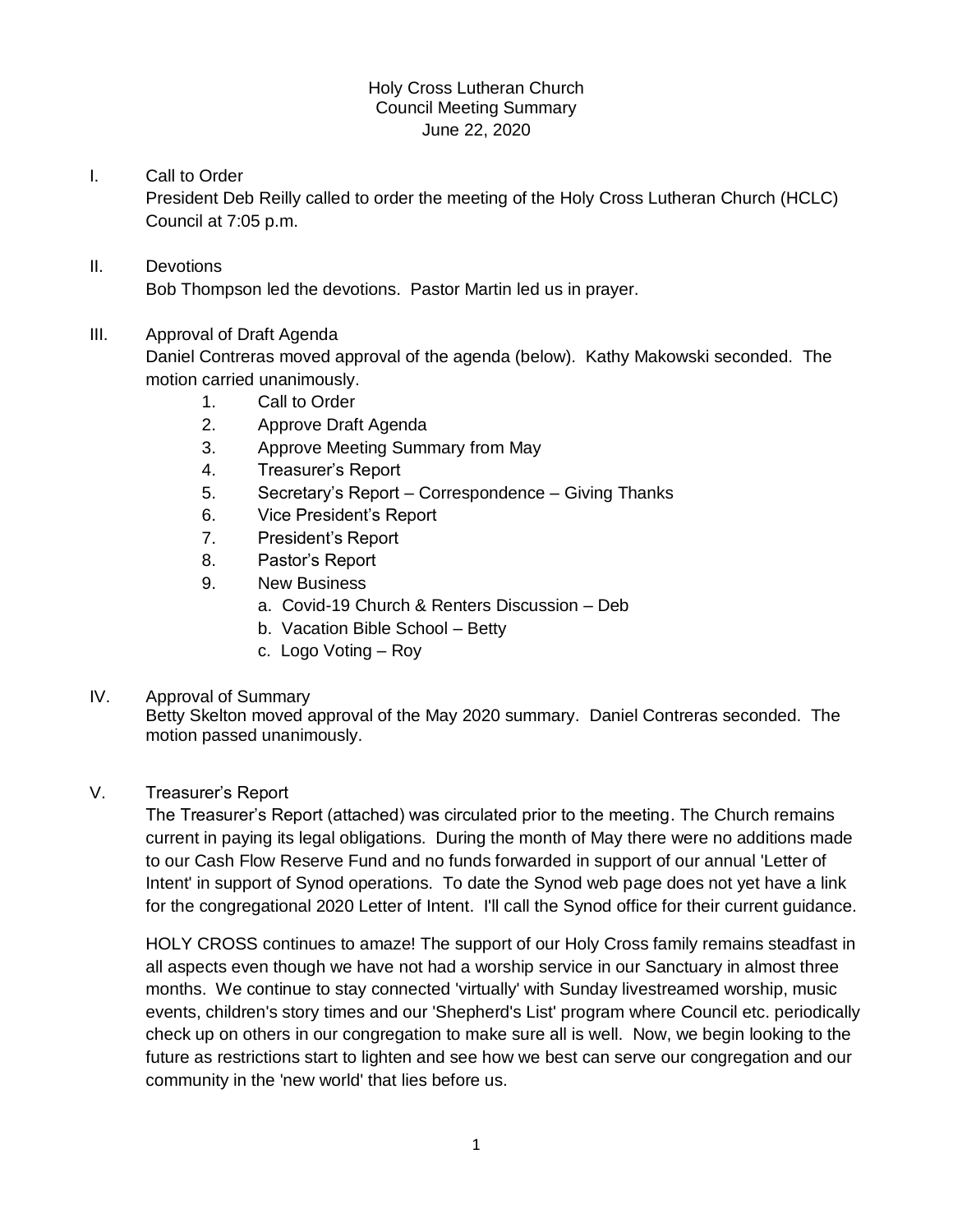VI. Secretary's Report No report from the secretary.

#### VII. Vice President's Report

.

The Vice President's Report (attached) was circulated prior to the meeting Joe Baggett, Cheryl Smith and Sam Carter attended the online leadership training provided by the Synod office on June 11, 2020.

The audit team completed the audit. The balances need to match from the beginning. We should do a better job of tracking credit cards. Sam, Bob and Charlie will work on creating a procedure. Charlie is following up on purchases.

Sam is testing Vanco. We're not ready to use on a widespread basis.. Sam is working on the constitution. We have not been formally reviewing the trustees and we need to get back in the cycle. The President will make sure this is handled.

### VIII. President's Report

Deb Reilly's report (attached) was circulated prior to the meeting. Deb is thankful for all the food and financial donations the church is receiving from the congregation. Deb asked how the followup calls with the congregation are going. People responded that there are mixed results. Deb asked how people feel about meeting in July for a meal and a short meeting. She asked that people send her a note with their ideas.

## IX. Pastor's Report

Pastor Martin will send out his report after the meeting. The highlights will center around online information: Sunday worship, Compline, Children's worship. He feels blessed with the Quaranteam and all that they are able to do. He said that we are reaching respectable numbers at the online sessions. He feels they are similar to in-house numbers and sometimes more. The golden lining is that the church has reached other individuals who were not able to participate in in-house worship services.

Pastor is looking forward to having Katy Moran be a part of the Quaranteam. She will be participating in a mini-internship program with Pastor Martin's assistance. Katy will preach four times. She recently served as assistant minister at a member's funeral.

### Shelly is here until August.

Pastor conducted a funeral for Ruth VanRay on June  $6<sup>th</sup>$ . Five family members, Jeremy, Pastor, Bob and Katy were in the church and 5 people participated via Zoom. Pastor is scheduled to do a small outside wedding in McLean. Pastor participated with others from Holy Cross in a prayer group with Bishop Ortiz at St. John's Episcopal Church In D.C. during the protests. They were there to pray and did not watch the protests. Communion will make its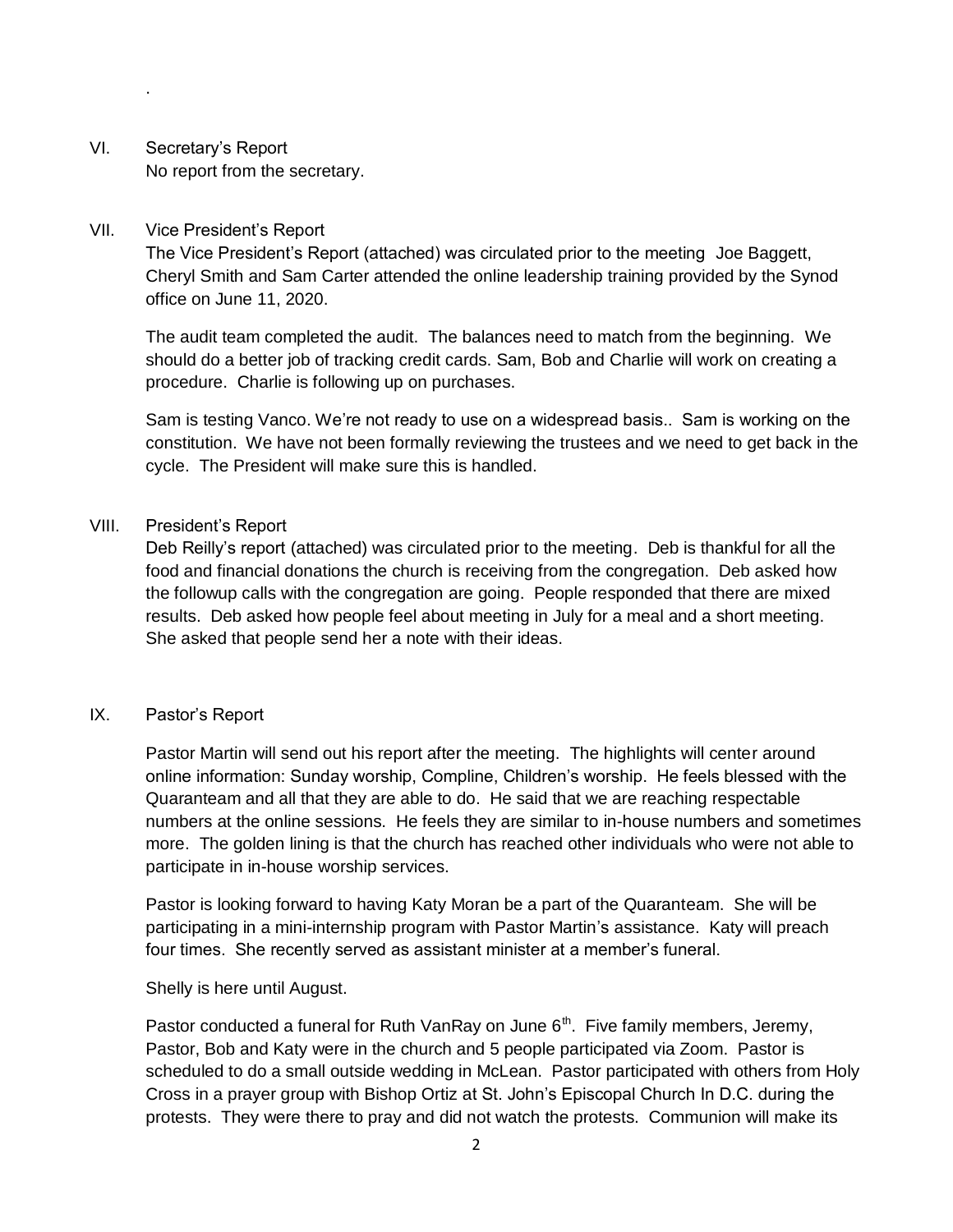debut. It's been 98 days since our last communion. Communion will be held on the first and third Sundays. .

# X. New Business

Renters are asking when they can return to the building. The Friday night and Saturday morning groups have asked. Deb asked for thoughts/comments. Roy said we have to conform with the Commonwealth's guidelines. A question came up about who would be responsible for cleaning. The fee for the additional cleaning is \$75 and that would be included in the rental agreement. The participants would have to wear masks. A written addendum will have to be added to the rental agreement. The Apostle group uses the Fellowship Hall and the  $7<sup>th</sup>$  Day Adventists use the Sanctuary and 2 other rooms. A question was asked about containing these groups to those areas. Sam said a camera could be installed to insure people are going not into other areas. Bob also expressed concerns about limiting where the renters go while in the building. Dennis will purchase a sanitizing machine and disinfectant and then submit a bill. Sam asked about updating the filters in the HVAC system. Dennis said he will contact someone to see what needs to be done. We will need to vote if we want to have the renters returning. We will need to find out if the cleaners will come in on Friday night. We will also need to put up CDC signage and have hand sanitizer available in the Narthex. Deb will pull a paper together and have Joe Baggett review it. We have not heard from the AA group.

Betty Skelton and Suzanne Baggett have talked about VBS. Suzanne suggested moving to online sessions. Betty said that interest seems to be lagging and they talked about cutting back to three days or do we want to skip this year. Pastor, Jeremy and Suzanne will put their head together and decide what to do. Pastor Martin will wok something up for the adults. The date for VBS will be August  $9<sup>th</sup>$  through the 13<sup>th</sup>.

Roy has received seven different sources for logos. He will put these into a format to send out for consideration. He asked if council should review it. He has 3-4 people lined up to review the logo submissions. It was suggested that he use Survey Monkey to send out to the congregation for review/voting. Roy will test this week and Deb offered to help.

Jeremy asked Dennis if he could send the model number for the organ so he can check with the organ company regarding the effect the sanitizing spray may have on the organ. Jeremy asked that everyone think of a prayer within their areas of ministry and send to him for inclusion in the worship service.

Betty asked if Suzanne B. should move forward with ordering the supplies for VBS. She should.

Outreach – Suzanne Flegal submitted a report (attached). Evangelism - Roy Geiger said that 40 people attended the first communion drive-through. Worship & Music – No report. Christian Education – Betty Skelton submitted a report (attached). Stewardship – No report. Personnel – No report. . Property – No report. Fellowship – No report.